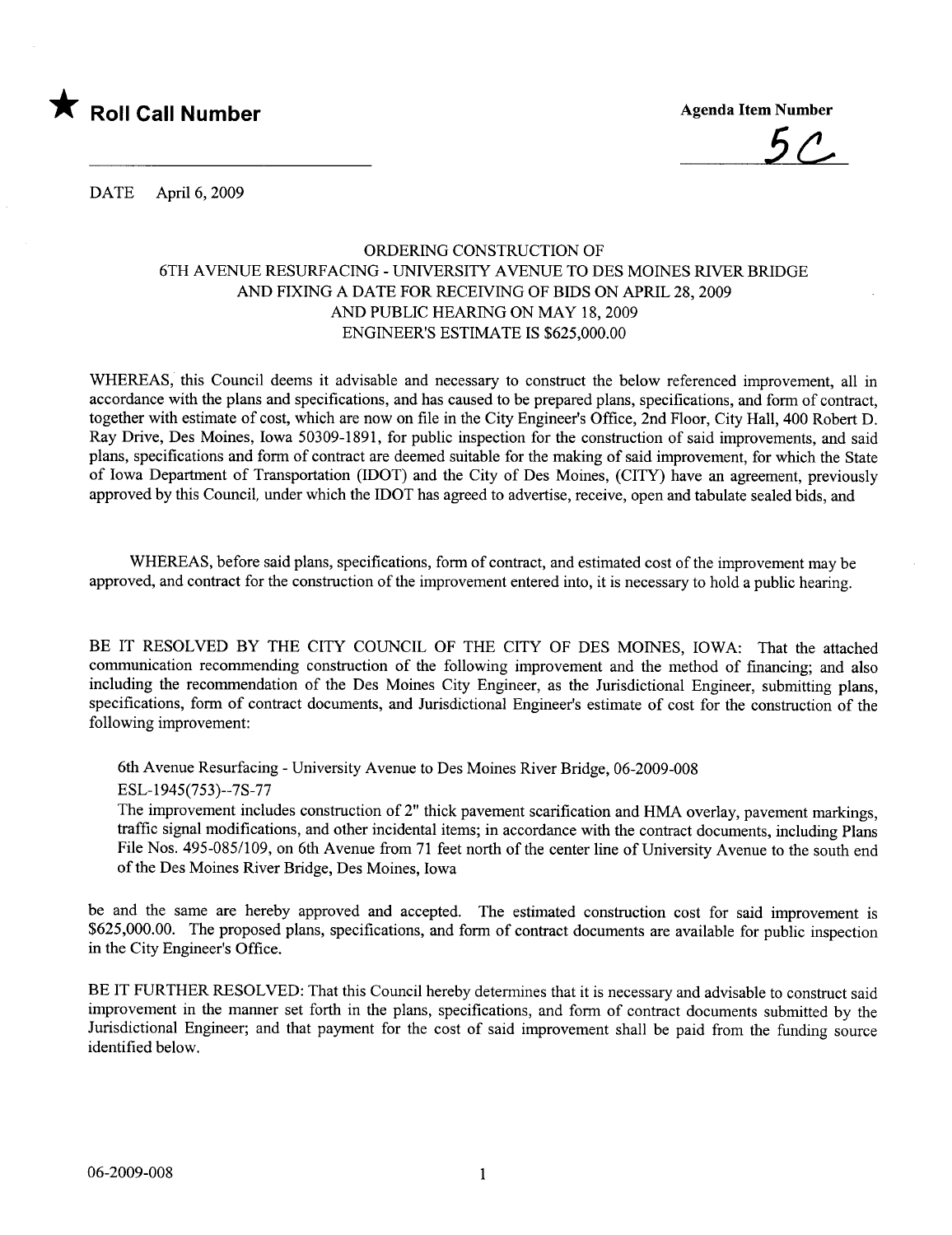

\* Roll Call Number Agenda Item Number<br>
5<sup>0</sup>

#### DATE April 6, 2009

BE IT FURTHER RESOLVED: That a public hearing on said plans, specifications, form of contract documents, and Jurisdictional Engineer's estimate of construction cost for said improvement be held in the City Council Chambers, 2nd Floor, City Hall, 400 Robert D. Ray Drive, Des Moines, Iowa, at 5:00 p.m. on May 18, 2009, at which time this Council will consider any objections offered thereto or to the making of said improvement.

BE IT FURTHER RESOLVED: That proposals wil be received by the Iowa Department of Transportation, for the construction of said improvements, and the taking of bids in the manner required by law. Proposals received will be opened and tabulated by the Iowa Department of Transportation on April 28, 2009, after which the bids together with a report and recommendation of the Chief Civil Engineer, will be presented to City Council at its next meeting for action thereon.

BE IT FURTHER RESOLVED: That an appropriate Notice to Bidders and Notice of Public Hearing for said improvement be published in the Des Moines Register as provided and directed by Chapter 26 and/or 314, Code of Iowa.

(City Council Communication Number  $\theta$ 9-195 attached.)

Moved by to adopt.

FUNDS AVAILABLE<br>
Tynthew Verneige Cameron

Kathleen Vanderpool Deputy City Attorney

Allen McKinley Des Moines Finance Director

Funding Source: 2009-2010 CIP, Page Street-32, Rehabilitation and Preservation of Major Roadways, STR222, Being: \$600,000 maximum in Federal Stimulus Funds under the American Recovery and Reinvestment Act of 2009 for construction costs only, with any construction overage and project administration costs from G.O. Bonds

| <b>COUNCIL ACTION</b> | <b>YEAS</b> | <b>NAYS</b> | <b>PASS</b>     | <b>ABSENT</b> |  |  |
|-----------------------|-------------|-------------|-----------------|---------------|--|--|
| <b>COWNIE</b>         |             |             |                 |               |  |  |
| <b>COLEMAN</b>        |             |             |                 |               |  |  |
| <b>HENSLEY</b>        |             |             |                 |               |  |  |
| <b>KIERNAN</b>        |             |             |                 |               |  |  |
| <b>MAHAFFEY</b>       |             |             |                 |               |  |  |
| <b>MEYER</b>          |             |             |                 |               |  |  |
| <b>VLASSIS</b>        |             |             |                 |               |  |  |
| <b>TOTAL</b>          |             |             |                 |               |  |  |
| <b>MOTION CARRIED</b> |             |             | <b>APPROVED</b> |               |  |  |

#### **CERTIFICATE**

I, DIANE RAUH, City Clerk of said City hereby certify that at a meeting of the City Council of said City of Des Moines, held on the above date, among other proceedings the above was adopted.

IN WITNESS WHEREOF, I have hereunto set my hand and affixed my seal the day and year first above written.

City Clerk

Mayor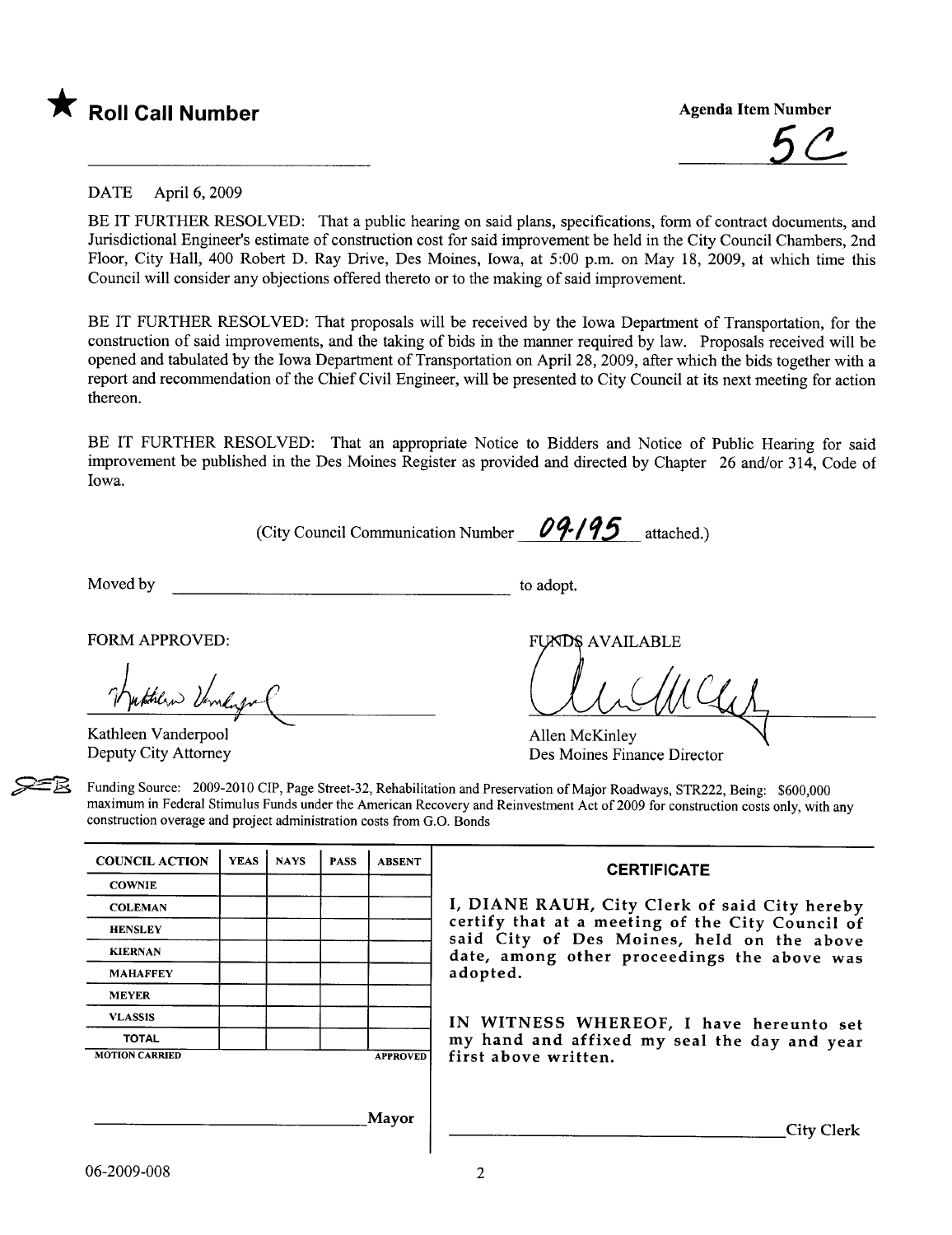

File-dates